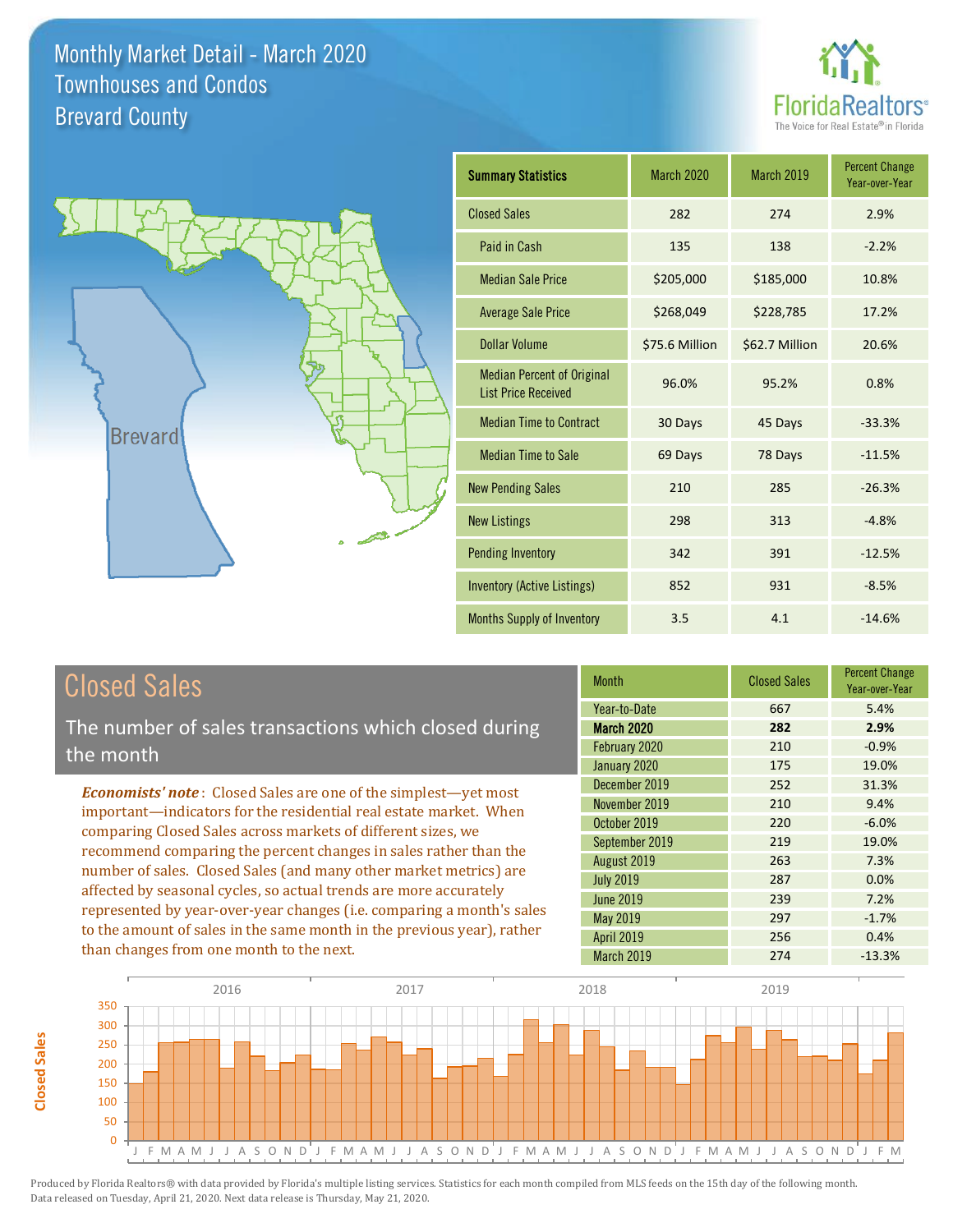this statistic should be interpreted with care.



137 -9.3%

| Cash Sales                                                                     | <b>Month</b>      | <b>Cash Sales</b> | <b>Percent Change</b><br>Year-over-Year |
|--------------------------------------------------------------------------------|-------------------|-------------------|-----------------------------------------|
|                                                                                | Year-to-Date      | 312               | $-4.9%$                                 |
| The number of Closed Sales during the month in which                           | <b>March 2020</b> | 135               | $-2.2%$                                 |
| buyers exclusively paid in cash                                                | February 2020     | 89                | $-17.6%$                                |
|                                                                                | January 2020      | 88                | 7.3%                                    |
|                                                                                | December 2019     | 89                | 1.1%                                    |
|                                                                                | November 2019     | 81                | $-15.6%$                                |
| <b>Economists' note:</b> Cash Sales can be a useful indicator of the extent to | October 2019      | 104               | $-14.0%$                                |
| which investors are participating in the market. Why? Investors are            | September 2019    | 76                | $-19.1%$                                |
| far more likely to have the funds to purchase a home available up front,       | August 2019       | 122               | 1.7%                                    |
| whereas the typical homebuyer requires a mortgage or some other                | <b>July 2019</b>  | 122               | $-4.7%$                                 |
| form of financing. There are, of course, many possible exceptions, so          | June 2019         | 100               | $-8.3%$                                 |

J F M A M J J A S O N D J F M A M J J A S O N D J F M A M J J A S O N D J F M A M J J A S O N D J F M 0 50 100 150 200 2016 2017 2018 2019

## Cash Sales as a Percentage of Closed Sales

The percentage of Closed Sales during the month which were Cash Sales

*Economists' note* : This statistic is simply another way of viewing Cash Sales. The remaining percentages of Closed Sales (i.e. those not paid fully in cash) each month involved some sort of financing, such as mortgages, owner/seller financing, assumed loans, etc.

| <b>Month</b>      | <b>Percent of Closed</b><br>Sales Paid in Cash | <b>Percent Change</b><br>Year-over-Year |
|-------------------|------------------------------------------------|-----------------------------------------|
| Year-to-Date      | 46.8%                                          | $-9.7%$                                 |
| <b>March 2020</b> | 47.9%                                          | $-5.0%$                                 |
| February 2020     | 42.4%                                          | $-16.7%$                                |
| January 2020      | 50.3%                                          | $-9.9%$                                 |
| December 2019     | 35.3%                                          | $-22.9%$                                |
| November 2019     | 38.6%                                          | $-22.8%$                                |
| October 2019      | 47.3%                                          | $-8.5%$                                 |
| September 2019    | 34.7%                                          | $-32.1%$                                |
| August 2019       | 46.4%                                          | $-5.3%$                                 |
| <b>July 2019</b>  | 42.5%                                          | $-4.7%$                                 |
| June 2019         | 41.8%                                          | $-14.5%$                                |
| May 2019          | 46.1%                                          | $-7.8%$                                 |
| <b>April 2019</b> | 45.3%                                          | $-12.5%$                                |
| <b>March 2019</b> | 50.4%                                          | $-6.3%$                                 |

March 2019 138 -18.8%

April 2019 116 116 -12.1%

May 2019

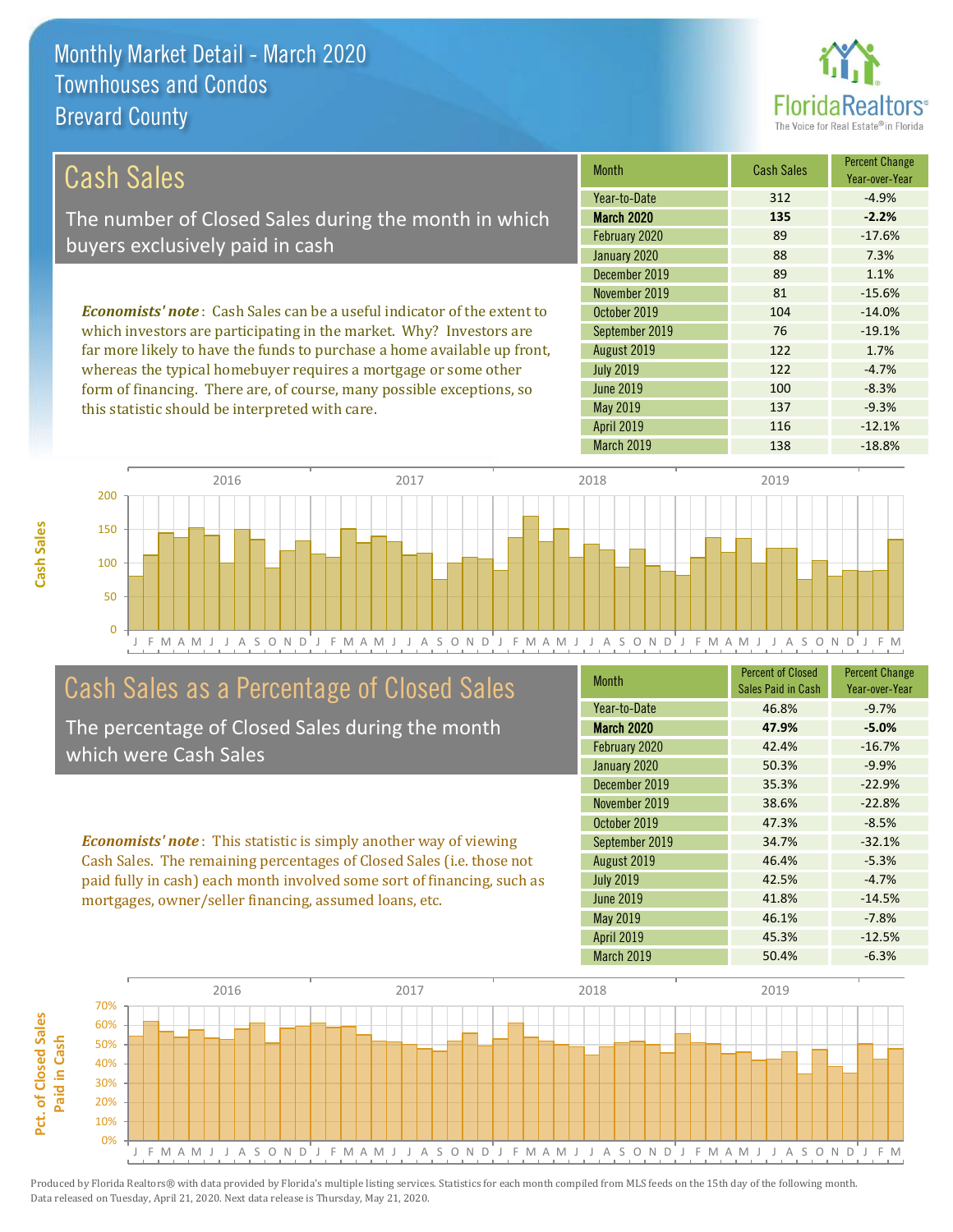

#### Month Median Sale Price Percent Change Year-over-Year March 2020 **\$205,000 10.8%** Year-to-Date \$193,000 10.3% August 2019 **\$185,000** 2.8% February 2020 \$210,750 21.5% January 2020 **\$170,000** 0.4% October 2019 **\$185,000** 5.7% September 2019 **\$199,990** 18.3% December 2019 **\$191,850** 3.7% November 2019 **\$195,000** 18.0% July 2019 **\$183,000** 7.2% June 2019 **\$200,000 14.3%** May 2019 **6187,000** \$187,000 3.9% April 2019 **\$173,500** -8.7% March 2019 **\$185,000** 15.6% *Economists' note* : Median Sale Price is our preferred summary statistic for price activity because, unlike Average Sale Price, Median Sale Price is not sensitive to high sale prices for small numbers of homes that may not be characteristic of the market area. Keep in mind that median price trends over time are not always solely caused by changes in the general value of local real estate. Median sale price only reflects the values of the homes that *sold* each month, and the mix of the types of homes that sell can change over time. \$250K 2016 2017 2018 2019 Median Sale Price The median sale price reported for the month (i.e. 50% of sales were above and 50% of sales were below)



### Average Sale Price

The average sale price reported for the month (i.e. total sales in dollars divided by the number of sales)

*Economists' note* : Usually, we prefer Median Sale Price over Average Sale Price as a summary statistic for home prices. However, Average Sale Price does have its uses—particularly when it is analyzed alongside the Median Sale Price. For one, the relative difference between the two statistics can provide some insight into the market for higher-end homes in an area.

| Month             | <b>Average Sale Price</b> | <b>Percent Change</b><br>Year-over-Year |
|-------------------|---------------------------|-----------------------------------------|
| Year-to-Date      | \$244,338                 | 12.0%                                   |
| <b>March 2020</b> | \$268,049                 | 17.2%                                   |
| February 2020     | \$246,197                 | 15.3%                                   |
| January 2020      | \$203,898                 | $-0.5%$                                 |
| December 2019     | \$235,823                 | 11.1%                                   |
| November 2019     | \$228,869                 | 10.6%                                   |
| October 2019      | \$214,790                 | 1.5%                                    |
| September 2019    | \$224,440                 | 11.0%                                   |
| August 2019       | \$220,228                 | 3.5%                                    |
| <b>July 2019</b>  | \$212,772                 | 1.9%                                    |
| <b>June 2019</b>  | \$247,139                 | 21.1%                                   |
| May 2019          | \$236,138                 | 5.2%                                    |
| <b>April 2019</b> | \$228,546                 | 2.6%                                    |
| March 2019        | \$228,785                 | 11.1%                                   |



Produced by Florida Realtors® with data provided by Florida's multiple listing services. Statistics for each month compiled from MLS feeds on the 15th day of the following month. Data released on Tuesday, April 21, 2020. Next data release is Thursday, May 21, 2020.

**Average Sale Price**

Average Sale Price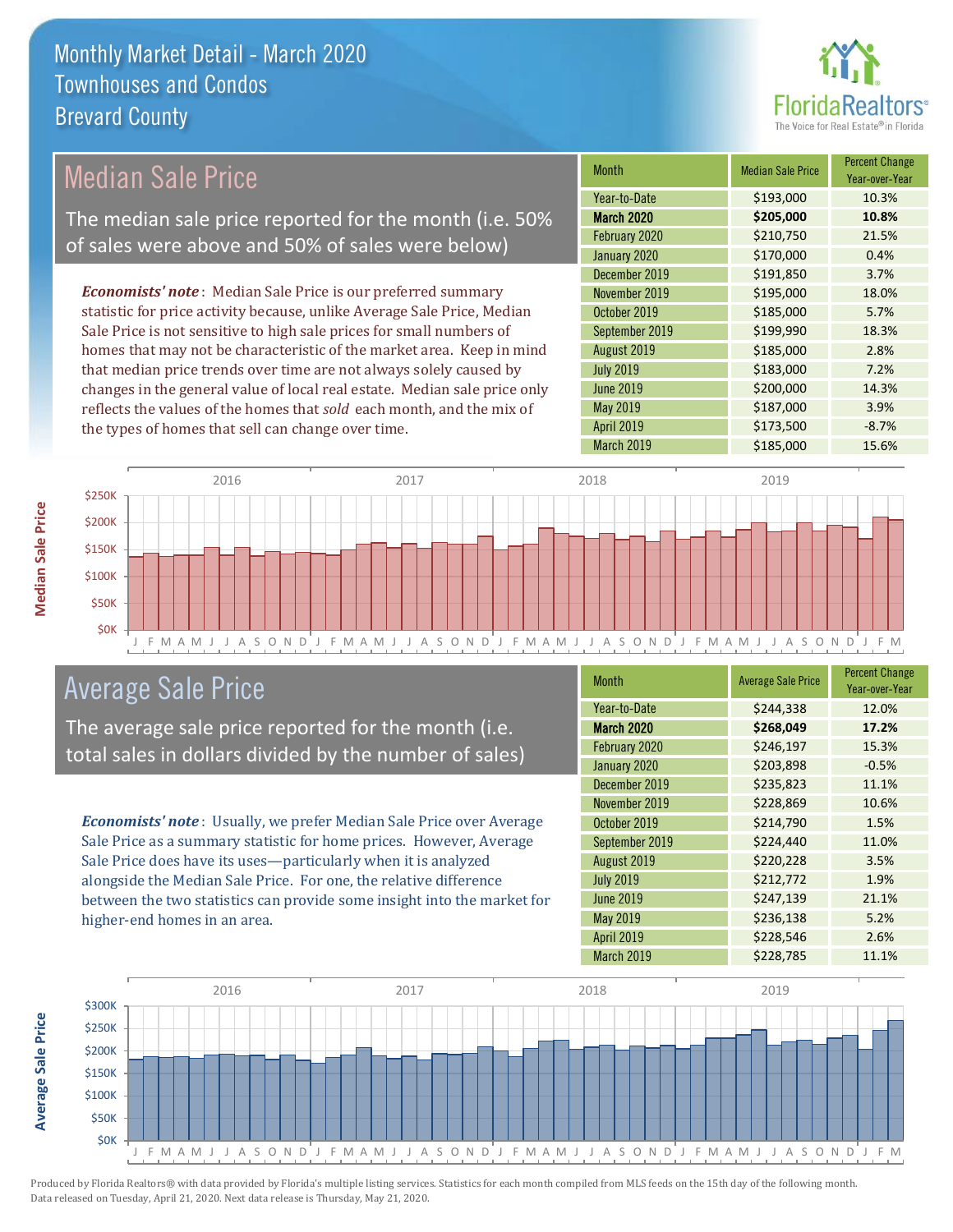

### ollar Volume

The sum of the sale prices for all sales which closed during the month

*Economists' note* : Dollar Volume is simply the sum of all sale prices in a given time period, and can quickly be calculated by multiplying Closed Sales by Average Sale Price. It is a strong indicator of the health of the real estate industry in a market, and is of particular interest to real estate professionals, investors, analysts, and government agencies. Potential home sellers and home buyers, on the other hand, will likely be better served by paying attention to trends in the two components of Dollar Volume (i.e. sales and prices) individually.

| <b>Month</b>      | Dollar Volume   | <b>Percent Change</b><br>Year-over-Year |
|-------------------|-----------------|-----------------------------------------|
| Year-to-Date      | \$163.0 Million | 18.0%                                   |
| <b>March 2020</b> | \$75.6 Million  | 20.6%                                   |
| February 2020     | \$51.7 Million  | 14.3%                                   |
| January 2020      | \$35.7 Million  | 18.4%                                   |
| December 2019     | \$59.4 Million  | 45.8%                                   |
| November 2019     | \$48.1 Million  | 20.9%                                   |
| October 2019      | \$47.3 Million  | $-4.6%$                                 |
| September 2019    | \$49.2 Million  | 32.1%                                   |
| August 2019       | \$57.9 Million  | 11.1%                                   |
| <b>July 2019</b>  | \$61.1 Million  | 1.9%                                    |
| <b>June 2019</b>  | \$59.1 Million  | 29.8%                                   |
| May 2019          | \$70.1 Million  | 3.5%                                    |
| <b>April 2019</b> | \$58.5 Million  | 3.0%                                    |
| <b>March 2019</b> | \$62.7 Million  | $-3.7%$                                 |



# Median Percent of Original List Price Received

The median of the sale price (as a percentage of the original list price) across all properties selling during the month

*Economists' note* : The Median Percent of Original List Price Received is useful as an indicator of market recovery, since it typically rises as buyers realize that the market may be moving away from them and they need to match the selling price (or better it) in order to get a contract on the house. This is usually the last measure to indicate a market has shifted from down to up, so it is what we would call a *lagging* indicator.

| <b>Month</b>      | Med. Pct. of Orig.<br><b>List Price Received</b> | <b>Percent Change</b><br>Year-over-Year |
|-------------------|--------------------------------------------------|-----------------------------------------|
| Year-to-Date      | 96.0%                                            | 0.8%                                    |
| <b>March 2020</b> | 96.0%                                            | 0.8%                                    |
| February 2020     | 96.3%                                            | 1.0%                                    |
| January 2020      | 95.7%                                            | 0.2%                                    |
| December 2019     | 96.1%                                            | 1.5%                                    |
| November 2019     | 95.0%                                            | 0.5%                                    |
| October 2019      | 95.5%                                            | $-0.1%$                                 |
| September 2019    | 95.6%                                            | 1.0%                                    |
| August 2019       | 94.7%                                            | $-1.1%$                                 |
| <b>July 2019</b>  | 95.6%                                            | $-0.1%$                                 |
| <b>June 2019</b>  | 95.9%                                            | 0.0%                                    |
| May 2019          | 95.4%                                            | $-0.6%$                                 |
| <b>April 2019</b> | 95.6%                                            | $-0.2%$                                 |
| March 2019        | 95.2%                                            | 0.2%                                    |

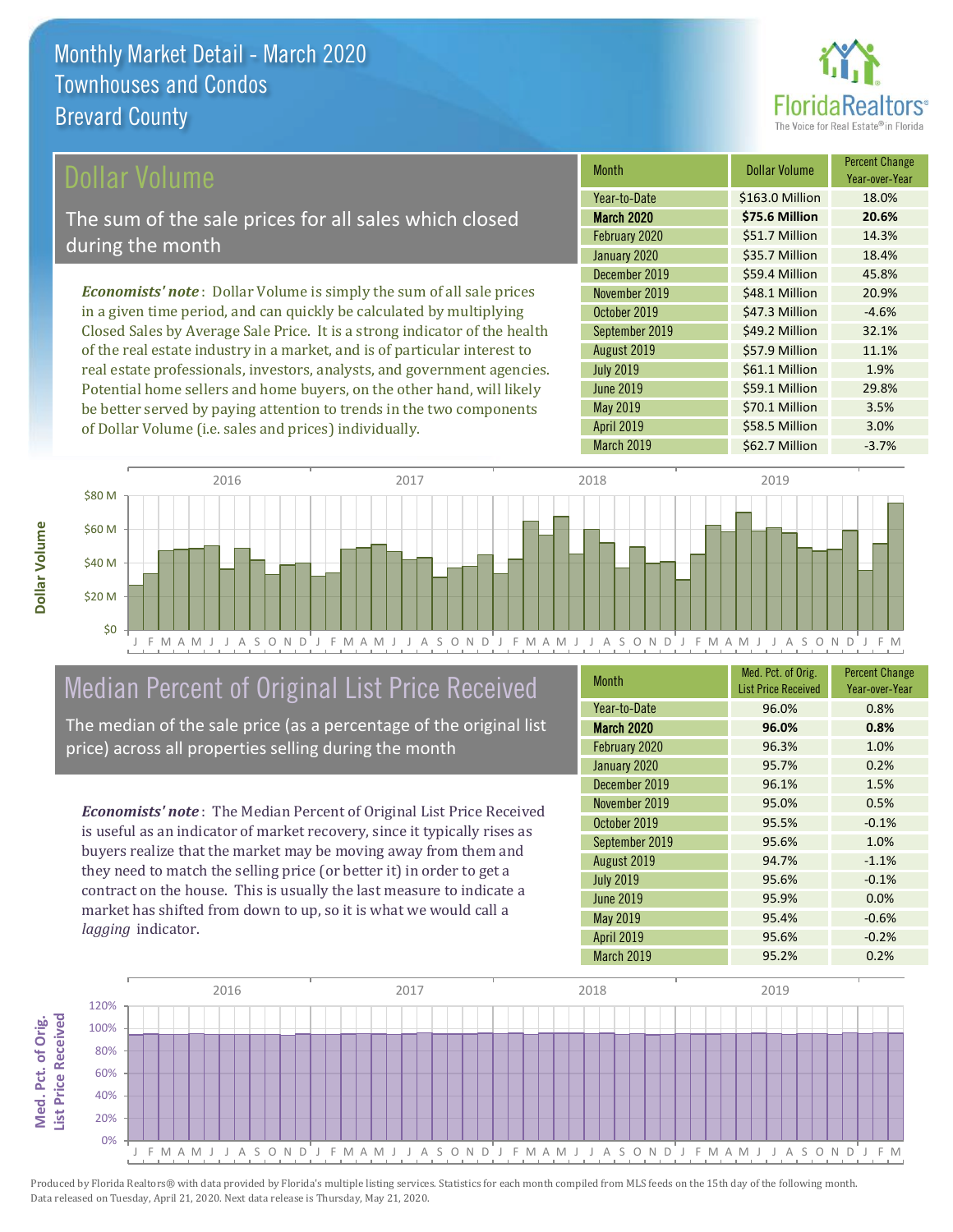

### Median Time to Contract

The median number of days between the listing date and contract date for all Closed Sales during the month

*Economists' note* : Like Time to Sale, Time to Contract is a measure of the length of the home selling process calculated for sales which closed during the month. The difference is that Time to Contract measures the number of days between the initial listing of a property and the signing of the contract which eventually led to the closing of the sale. When the gap between Median Time to Contract and Median Time to Sale grows, it is usually a sign of longer closing times and/or declining numbers of cash sales.

| Month             | Median Time to<br>Contract | <b>Percent Change</b><br>Year-over-Year |
|-------------------|----------------------------|-----------------------------------------|
| Year-to-Date      | 36 Days                    | $-16.3%$                                |
| <b>March 2020</b> | 30 Days                    | $-33.3%$                                |
| February 2020     | 49 Days                    | 0.0%                                    |
| January 2020      | 37 Days                    | 5.7%                                    |
| December 2019     | 33 Days                    | $-23.3%$                                |
| November 2019     | 38 Days                    | 0.0%                                    |
| October 2019      | 47 Days                    | 56.7%                                   |
| September 2019    | 48 Days                    | 50.0%                                   |
| August 2019       | 50 Days                    | 100.0%                                  |
| <b>July 2019</b>  | 44 Days                    | 29.4%                                   |
| <b>June 2019</b>  | 34 Days                    | 0.0%                                    |
| <b>May 2019</b>   | 40 Days                    | 48.1%                                   |
| April 2019        | 51 Days                    | 121.7%                                  |
| March 2019        | 45 Days                    | 18.4%                                   |



### Median Time to Sale

**Median Time to** 

**Median Time to** 

The median number of days between the listing date and closing date for all Closed Sales during the month

*Economists' note* : Time to Sale is a measure of the length of the home selling process, calculated as the number of days between the initial listing of a property and the closing of the sale. *Median* Time to Sale is the amount of time the "middle" property selling this month was on the market. That is, 50% of homes selling this month took *less* time to sell, and 50% of homes took *more* time to sell. Median Time to Sale gives a more accurate picture than Average Time to Sale, which can be skewed upward by small numbers of properties taking an abnormally long time to sell.

| Month             | <b>Median Time to Sale</b> | <b>Percent Change</b><br>Year-over-Year |
|-------------------|----------------------------|-----------------------------------------|
| Year-to-Date      | 77 Days                    | $-2.5%$                                 |
| <b>March 2020</b> | 69 Days                    | $-11.5%$                                |
| February 2020     | 88 Days                    | 8.6%                                    |
| January 2020      | 75 Days                    | 1.4%                                    |
| December 2019     | 78 Days                    | 0.0%                                    |
| November 2019     | 80 Days                    | 9.6%                                    |
| October 2019      | 83 Days                    | 25.8%                                   |
| September 2019    | 92 Days                    | 29.6%                                   |
| August 2019       | 81 Days                    | 30.6%                                   |
| <b>July 2019</b>  | 80 Days                    | 25.0%                                   |
| <b>June 2019</b>  | 73 Days                    | 2.8%                                    |
| May 2019          | 76 Days                    | 13.4%                                   |
| April 2019        | 83 Days                    | 38.3%                                   |
| March 2019        | 78 Days                    | 4.0%                                    |

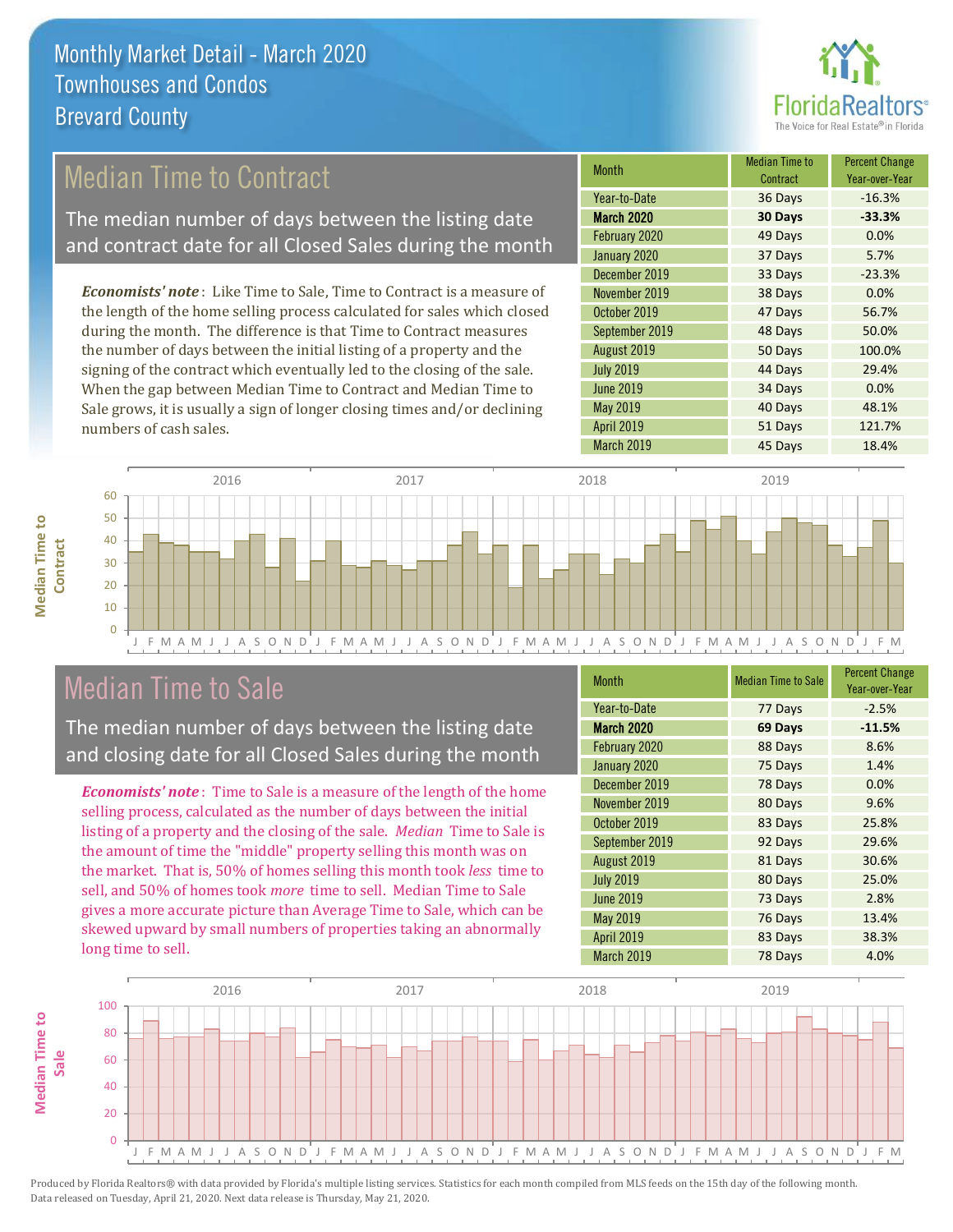

| New Pending Sales                                                              | <b>Month</b>     | <b>New Pending Sales</b> | <b>Percent Change</b><br>Year-over-Year |
|--------------------------------------------------------------------------------|------------------|--------------------------|-----------------------------------------|
|                                                                                | Year-to-Date     | 786                      | $-2.2%$                                 |
| The number of listed properties that went under                                | March 2020       | 210                      | $-26.3%$                                |
| contract during the month                                                      | February 2020    | 286                      | 4.8%                                    |
|                                                                                | January 2020     | 290                      | 17.9%                                   |
|                                                                                | December 2019    | 174                      | 15.2%                                   |
| <b>Economists' note</b> : Because of the typical length of time it takes for a | November 2019    | 248                      | 32.6%                                   |
| sale to close, economists consider Pending Sales to be a decent                | October 2019     | 267                      | 20.3%                                   |
| indicator of potential future Closed Sales. It is important to bear in         | September 2019   | 206                      | $-8.4%$                                 |
| mind, however, that not all Pending Sales will be closed successfully.         | August 2019      | 269                      | 4.3%                                    |
| So, the effectiveness of Pending Sales as a future indicator of Closed         | <b>July 2019</b> | 300                      | 19.5%                                   |
| Sales is susceptible to changes in market conditions such as the               | June 2019        | 296                      | 26.5%                                   |



# New Listings

distressed properties for sale.

The number of properties put onto the market during the month

availability of financing for homebuyers and the inventory of

*Economists' note* : New Listings tend to rise in delayed response to increasing prices, so they are often seen as a lagging indicator of market health. As prices rise, potential sellers raise their estimations of value—and in the most recent cycle, rising prices have freed up many potential sellers who were previously underwater on their mortgages. Note that in our calculations, we take care to not include properties that were recently taken off the market and quickly relisted, since these are not really *new* listings.

| <b>Month</b>      | <b>New Listings</b> | <b>Percent Change</b><br>Year-over-Year |
|-------------------|---------------------|-----------------------------------------|
| Year-to-Date      | 939                 | $-5.8%$                                 |
| <b>March 2020</b> | 298                 | $-4.8%$                                 |
| February 2020     | 292                 | $-5.8%$                                 |
| January 2020      | 349                 | $-6.7%$                                 |
| December 2019     | 230                 | 8.5%                                    |
| November 2019     | 281                 | 0.7%                                    |
| October 2019      | 324                 | 15.3%                                   |
| September 2019    | 217                 | $-19.9%$                                |
| August 2019       | 284                 | $-16.0%$                                |
| <b>July 2019</b>  | 282                 | 3.7%                                    |
| <b>June 2019</b>  | 337                 | 30.6%                                   |
| May 2019          | 331                 | $-8.6%$                                 |
| April 2019        | 309                 | $-10.4%$                                |
| March 2019        | 313                 | $-8.7%$                                 |

May 2019 271 -7.2% April 2019 **279** 279 -9.1% March 2019 **285** -13.6%



Produced by Florida Realtors® with data provided by Florida's multiple listing services. Statistics for each month compiled from MLS feeds on the 15th day of the following month. Data released on Tuesday, April 21, 2020. Next data release is Thursday, May 21, 2020.

**New Listings**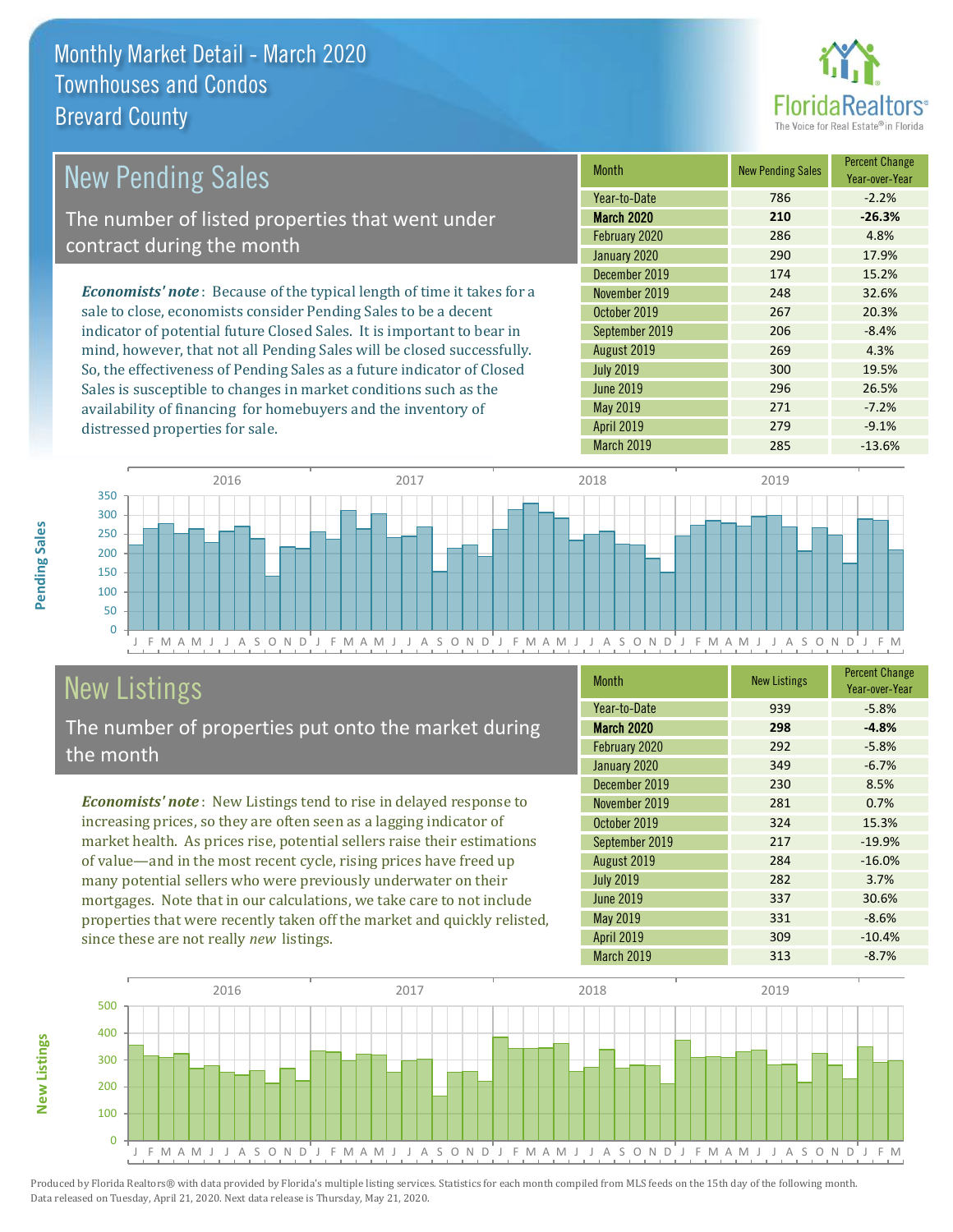

# *Economists' note* : There are a number of ways to define and calculate Inventory (Active Listings) The number of property listings active at the end of the month

Inventory. Our method is to simply count the number of active listings on the last day of the month, and hold this number to compare with the same month the following year. Inventory rises when New Listings are outpacing the number of listings that go off-market (regardless of whether they actually sell). Likewise, it falls when New Listings aren't keeping up with the rate at which homes are going off-market.

| <b>Month</b>             | Inventory | <b>Percent Change</b><br>Year-over-Year |
|--------------------------|-----------|-----------------------------------------|
| <b>YTD (Monthly Avg)</b> | 829       | $-13.8%$                                |
| March 2020               | 852       | $-8.5%$                                 |
| February 2020            | 810       | $-16.2%$                                |
| January 2020             | 824       | $-16.7%$                                |
| December 2019            | 767       | $-15.2%$                                |
| November 2019            | 804       | $-10.5%$                                |
| October 2019             | 807       | $-4.6%$                                 |
| September 2019           | 797       | $-2.7%$                                 |
| August 2019              | 819       | 2.1%                                    |
| <b>July 2019</b>         | 853       | 10.9%                                   |
| <b>June 2019</b>         | 888       | 14.6%                                   |
| May 2019                 | 908       | 12.5%                                   |
| <b>April 2019</b>        | 902       | 15.1%                                   |
| March 2019               | 931       | 18.3%                                   |



# Months Supply of Inventory

An estimate of the number of months it will take to deplete the current Inventory given recent sales rates

*Economists' note* : MSI is a useful indicator of market conditions. The benchmark for a balanced market (favoring neither buyer nor seller) is 5.5 months of inventory. Anything higher is traditionally a buyers' market, and anything lower is a sellers' market. There is no single accepted way of calculating MSI. A common method is to divide current Inventory by the most recent month's Closed Sales count, but this count is a usually poor predictor of future Closed Sales due to seasonal cycles. To eliminate seasonal effects, we use the 12-month average of monthly Closed Sales instead.

| <b>Month</b>             | <b>Months Supply</b> | <b>Percent Change</b><br>Year-over-Year |
|--------------------------|----------------------|-----------------------------------------|
| <b>YTD (Monthly Avg)</b> | 3.4                  | $-19.0%$                                |
| March 2020               | 3.5                  | $-14.6%$                                |
| February 2020            | 3.3                  | $-21.4%$                                |
| January 2020             | 3.4                  | $-19.0%$                                |
| December 2019            | 3.2                  | $-15.8%$                                |
| November 2019            | 3.4                  | $-10.5%$                                |
| October 2019             | 3.5                  | $-2.8%$                                 |
| September 2019           | 3.4                  | $-2.9%$                                 |
| August 2019              | 3.5                  | 0.0%                                    |
| <b>July 2019</b>         | 3.7                  | 12.1%                                   |
| <b>June 2019</b>         | 3.9                  | 14.7%                                   |
| May 2019                 | 4.0                  | 14.3%                                   |
| <b>April 2019</b>        | 3.9                  | 11.4%                                   |
| <b>March 2019</b>        | 4.1                  | 17.1%                                   |



**Inventory**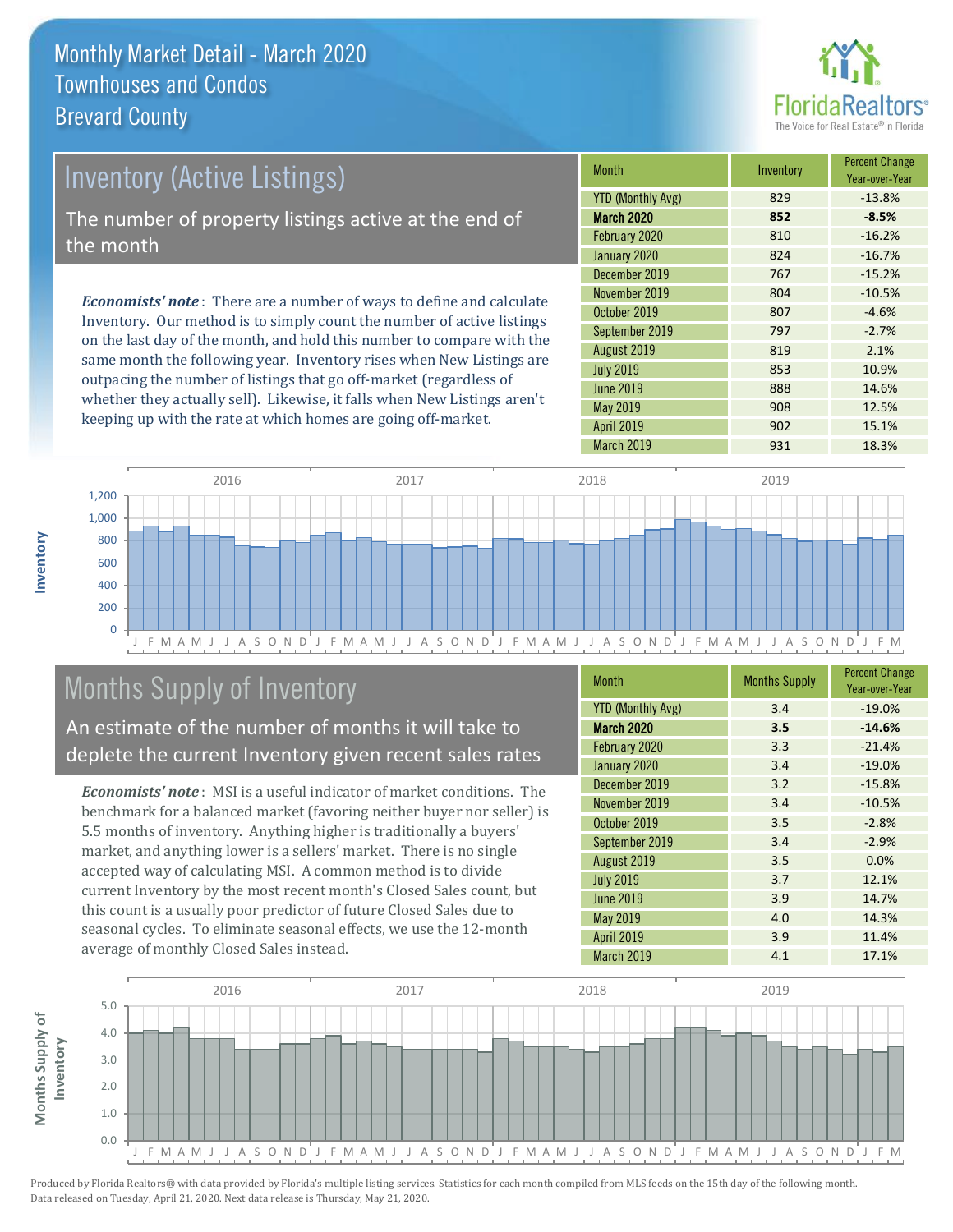

#### *Economists' note:* Closed Sales are one of the simplest—yet most important—indicators for the residential real estate market. When comparing Closed Sales across markets of different sizes, we recommend comparing the percent changes in sales rather than the Closed Sales by Sale Price The number of sales transactions which closed during the month

number of sales. Closed Sales (and many other market metrics) are affected by seasonal cycles, so actual trends are more accurately represented by year-over-year changes (i.e. comparing a month's sales to the amount of sales in the same month in the previous year), rather than changes from one month to the next.





#### Median Time to Contract by Sale Price The median number of days between the listing date and contract date for all Closed Sales during the month

*Economists' note* : Like Time to Sale, Time to Contract is a measure of the length of the home selling process calculated for sales which closed during the month. The difference is that Time to Contract measures the number of days between the initial listing of a property and the signing of the contract which eventually led to the closing of the sale. When the gap between Median Time to Contract and Median Time to Sale grows, it is usually a sign of longer closing times and/or declining numbers of cash sales.

| <b>Sale Price</b>     | Median Time to<br>Contract | <b>Percent Change</b><br>Year-over-Year |
|-----------------------|----------------------------|-----------------------------------------|
| Less than \$50,000    | 1 Day                      | $-97.4%$                                |
| $$50,000 - $99,999$   | 20 Days                    | $-28.6%$                                |
| $$100,000 - $149,999$ | 13 Days                    | $-74.5%$                                |
| $$150,000 - $199,999$ | 34 Days                    | $-10.5%$                                |
| \$200,000 - \$249,999 | 24 Days                    | $-45.5%$                                |
| \$250,000 - \$299,999 | 24 Days                    | $-57.1%$                                |
| \$300,000 - \$399,999 | 54 Days                    | $-34.9%$                                |
| \$400,000 - \$599,999 | 58 Days                    | $-69.3%$                                |
| \$600,000 - \$999,999 | 73 Days                    | 65.9%                                   |
| \$1,000,000 or more   | 65 Days                    | N/A                                     |



Produced by Florida Realtors® with data provided by Florida's multiple listing services. Statistics for each month compiled from MLS feeds on the 15th day of the following month. Data released on Tuesday, April 21, 2020. Next data release is Thursday, May 21, 2020.

**Median Time to Contract**

**Median Time to Contract**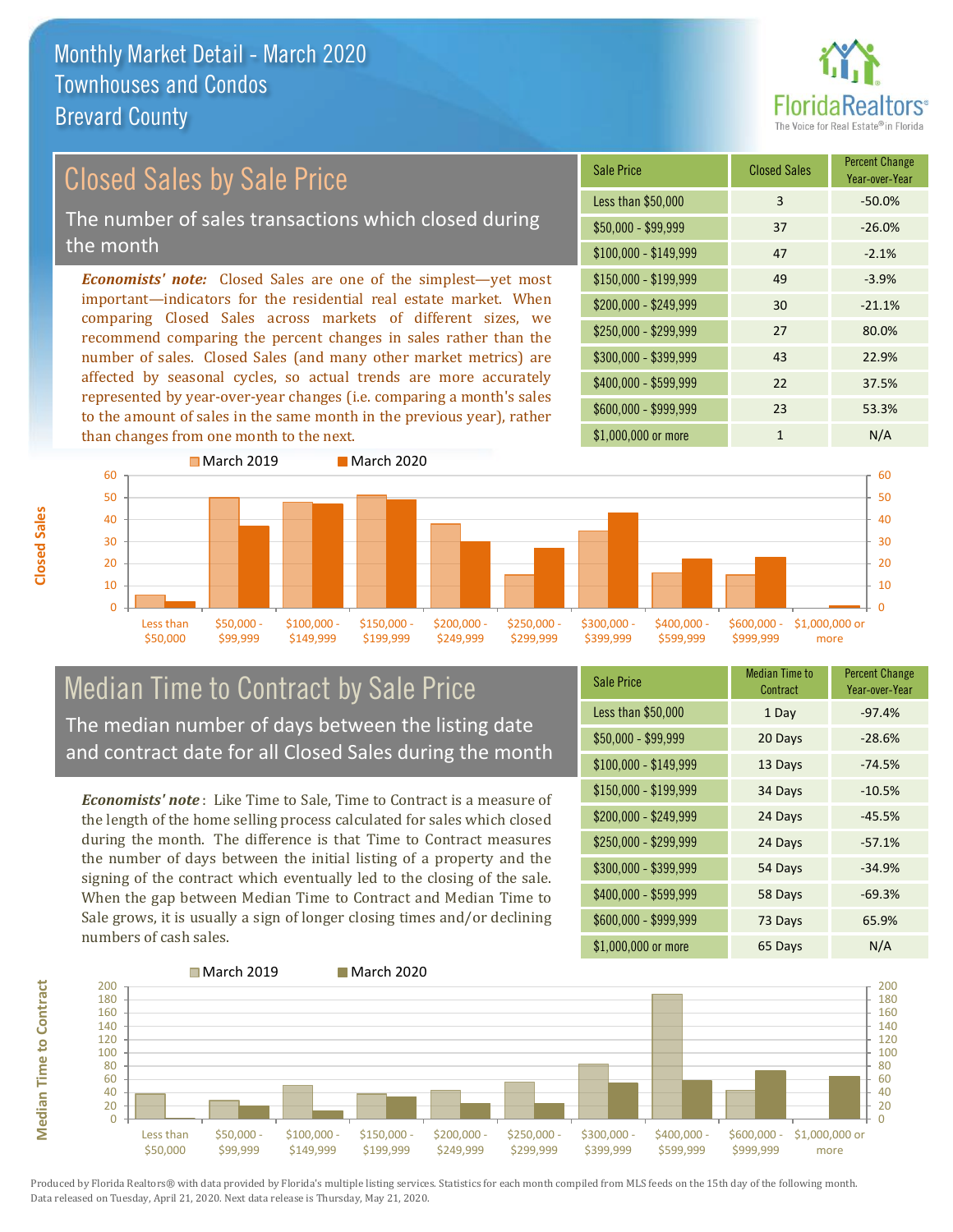

# New Listings by Initial Listing Price

The number of properties put onto the market during the month

*Economists' note:* New Listings tend to rise in delayed response to increasing prices, so they are often seen as a lagging indicator of market health. As prices rise, potential sellers raise their estimations of value—and in the most recent cycle, rising prices have freed up many potential sellers who were previously underwater on their mortgages. Note that in our calculations, we take care to not include properties that were recently taken off the market and quickly relisted, since these are not really *new* listings.





#### Inventory by Current Listing Price The number of property listings active at the end of the month

*Economists' note* : There are a number of ways to define and calculate Inventory. Our method is to simply count the number of active listings on the last day of the month, and hold this number to compare with the same month the following year. Inventory rises when New Listings are outpacing the number of listings that go off-market (regardless of whether they actually sell). Likewise, it falls when New Listings aren't keeping up with the rate at which homes are going off-market.

| <b>Current Listing Price</b> | Inventory | <b>Percent Change</b><br>Year-over-Year |
|------------------------------|-----------|-----------------------------------------|
| Less than \$50,000           | 3         | $-66.7%$                                |
| $$50,000 - $99,999$          | 57        | $-16.2%$                                |
| $$100,000 - $149,999$        | 97        | $-33.1%$                                |
| $$150,000 - $199,999$        | 116       | $-3.3%$                                 |
| \$200,000 - \$249,999        | 78        | $-24.3%$                                |
| \$250,000 - \$299,999        | 97        | $-6.7%$                                 |
| \$300,000 - \$399,999        | 162       | $-20.6%$                                |
| \$400,000 - \$599,999        | 132       | 34.7%                                   |
| \$600,000 - \$999,999        | 71        | 9.2%                                    |
| \$1,000,000 or more          | 39        | 160.0%                                  |



Produced by Florida Realtors® with data provided by Florida's multiple listing services. Statistics for each month compiled from MLS feeds on the 15th day of the following month. Data released on Tuesday, April 21, 2020. Next data release is Thursday, May 21, 2020.

**Inventory**